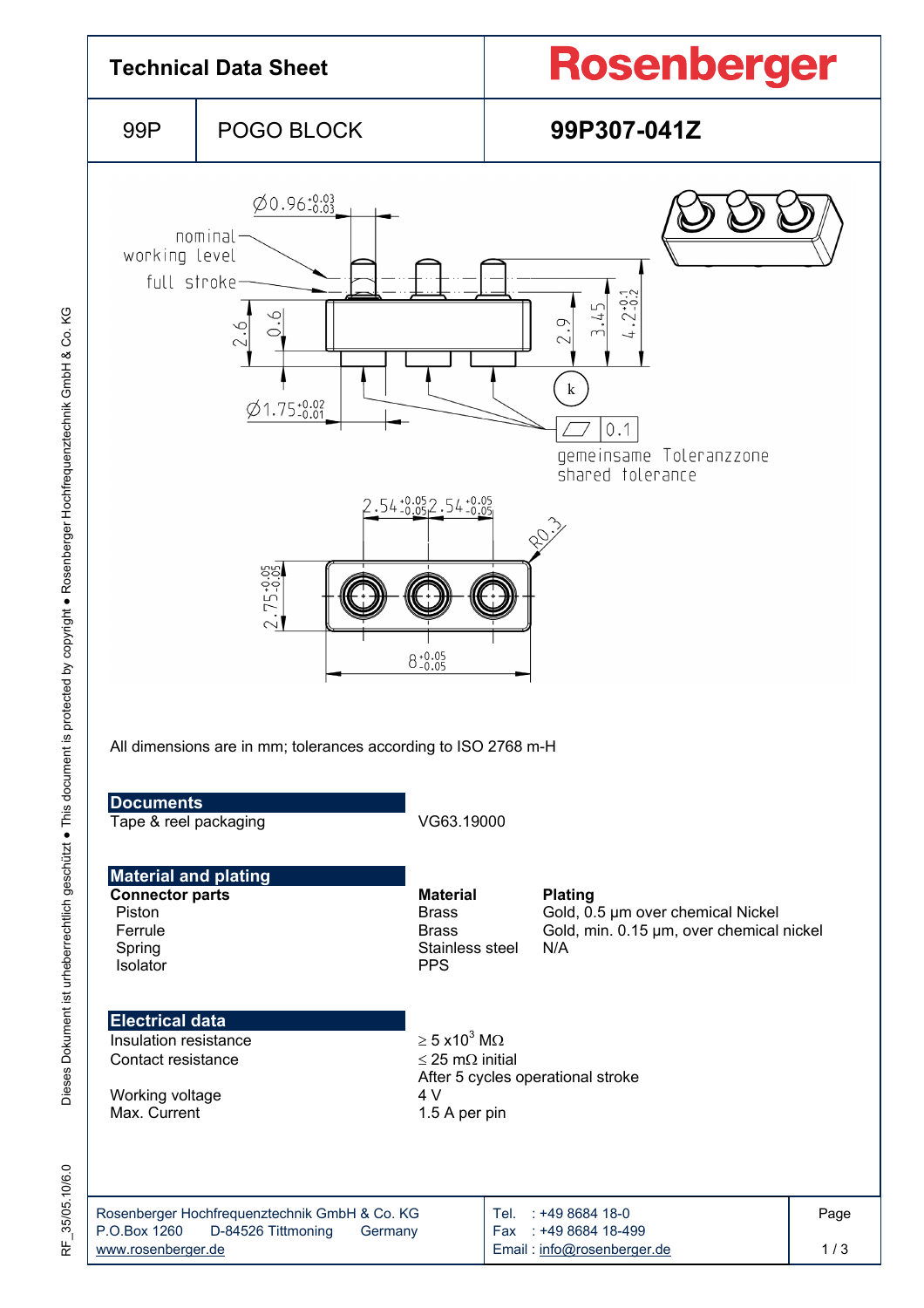| <b>Technical Data Sheet</b>                                                                                                                                                                                                                                                                                                                                                                  |                                                                                |                                                                                                                            | <b>Rosenberger</b>                                                              |             |  |  |  |  |
|----------------------------------------------------------------------------------------------------------------------------------------------------------------------------------------------------------------------------------------------------------------------------------------------------------------------------------------------------------------------------------------------|--------------------------------------------------------------------------------|----------------------------------------------------------------------------------------------------------------------------|---------------------------------------------------------------------------------|-------------|--|--|--|--|
| 99P                                                                                                                                                                                                                                                                                                                                                                                          | POGO BLOCK                                                                     |                                                                                                                            | 99P307-041Z                                                                     |             |  |  |  |  |
| <b>Mechanical data</b><br>Durability<br>> 5,000<br>Max. pin travel<br>$1.6$ mm<br>Nominal height<br>4.15 mm<br><b>Travel vs Force</b><br>Initial                                                                                                                                                                                                                                             |                                                                                |                                                                                                                            | $FO = 0.2 N + (-0.1 N)$<br>At 3.45 mm $F1 = 0.7 N +1.015 N$                     |             |  |  |  |  |
| <b>Environmental data</b><br>Operating temperature<br>Storage temperature<br><b>RoHS</b>                                                                                                                                                                                                                                                                                                     |                                                                                | IEC 60068-2-1, Aa -40 °C<br>IEC 60068-2-2, Bb +90 °C<br>IEC 60068-2-1, Aa -55 °C<br>IEC 60068-2-2, Bb +100 °C<br>compliant |                                                                                 |             |  |  |  |  |
| <b>PCB_Layout proposal</b><br>$+0,05$<br>2,54<br>$-0.05$ , 2,54<br>$-0,05$<br><b>Rigade</b><br>$\hat{\varphi}^{\mathcal{V}}$<br><b>Soldering process</b><br>1. Lead free solder process<br>Temperature<br>[°C]<br>Solder zone<br>250<br>230<br>200<br>180<br>$150 \cdot$<br>$100 -$<br>Pre-heating zone<br>50<br>Time [sec.]<br>$\Longleftrightarrow$<br>90 sec. +/- 30 sec.<br>30 sec. max. |                                                                                |                                                                                                                            |                                                                                 |             |  |  |  |  |
| P.O.Box 1260<br>www.rosenberger.de                                                                                                                                                                                                                                                                                                                                                           | Rosenberger Hochfrequenztechnik GmbH & Co. KG<br>D-84526 Tittmoning<br>Germany |                                                                                                                            | Tel.<br>: +49 8684 18-0<br>Fax: : +49 8684 18-499<br>Email: info@rosenberger.de | Page<br>2/3 |  |  |  |  |

RF\_35/05.10/6.0 RF\_35/05.10/6.0